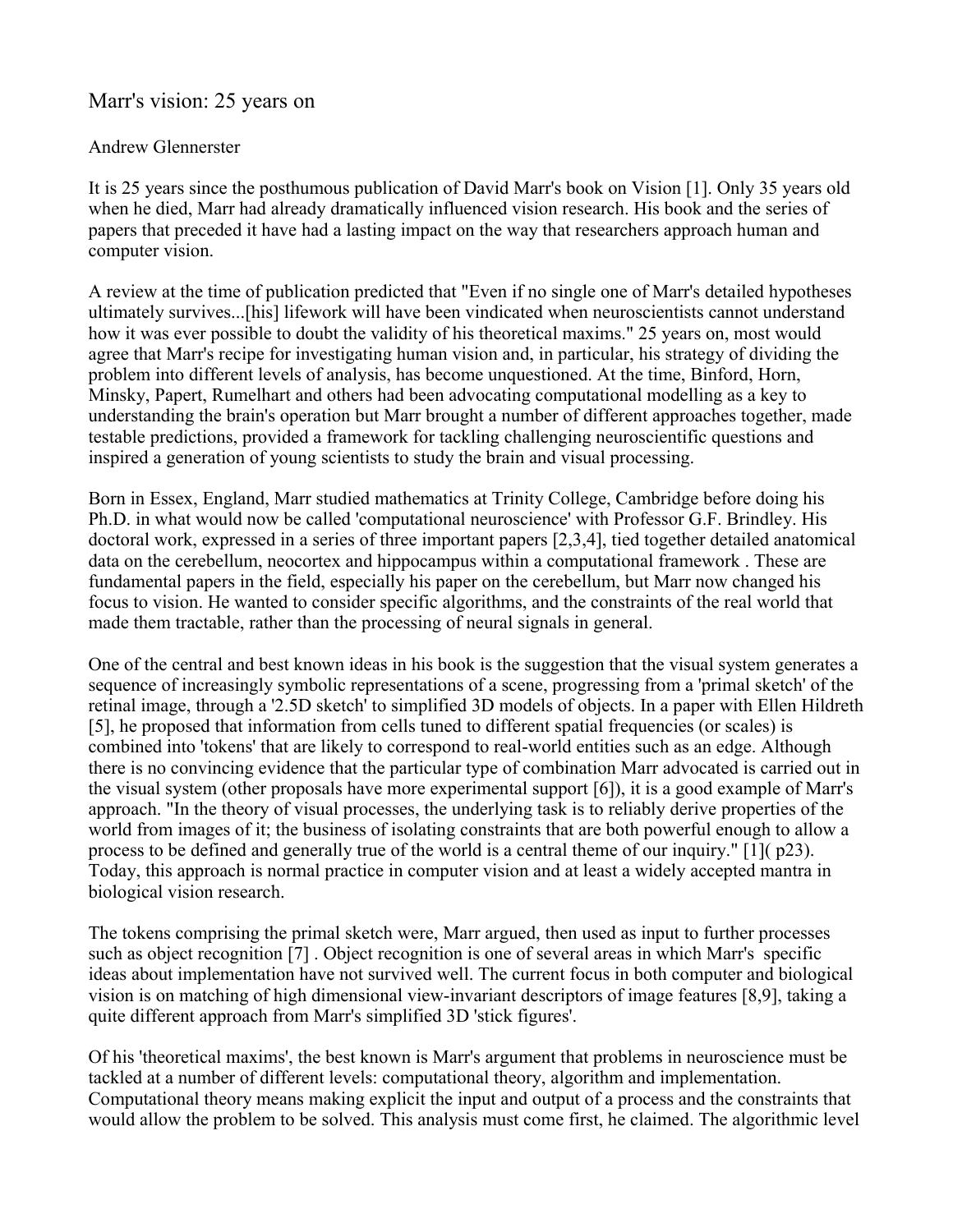describes in more detail how to get from input to output but it should be independent of the implementation, the third level.

A good example that Marr used to illustrate the idea of separate computational levels was binocular stereopsis. An attractive aspect of this problem is that the input to the process is well defined (the difference between two images) and, at least at first glance, so is the output. With his colleague, Tomaso Poggio, Marr developed two stereo algorithms [10,11]

The first of these used a simple network that took as its input the images from the left and right eyes and which, through a series of competitive and cooperative interactions, generated a single estimate of depth for each point on a surface (see Figure 1). In the input layer of the network there were lots of 'false matches', where neurons would respond to a bright point in one image and, by chance, quite a different (non-corresponding) bright point in the other image.

### Figure 1 about here

Neurophysiological studies have shown that neurons at the first stage of binocular processing in the cortex  $(V1)$  respond to both 'false' and correct matches [12,13]. It is tempting to associate V1 with the first layer of the network in Marr and Poggio's model, the stage before false matches are eliminated, and then to search for visual areas beyond V1 that have characteristics similar to their output layer. Although a number of studies have suggested that responses in other visual areas achieve this to some degree [14,15,16,17], the analogy with Marr and Poggio's model is too simplistic. For example, the receptive fields of neurons grow larger at each level in the hierarchy, with the finest scale detail represented in V1. It seems likely that observers rely on information from neurons in V1 when carrying out tasks requiring the finest spatial resolution. Other evidence suggests that false targets persist in at least some of the putative output areas [18,19]. This raises the question of whether areas outside V1 really are 'output layers' to a cooperative algorithm after all. If not, do they have any more special a role in depth perception than V1?

In their second paper on stereo, Marr and Poggio [11] introduced an idea that would require a very different type of implementation. They proposed that the brain stored disparity information in a data structure that survived eye movements, the '2.5D sketch'. A bit like the filing system used on a computer, with folders and sub-folders, fine scale information about a surface would be stored within coarser scale groupings. Their model dealt only with vergence eye movements, which move the eyes from one depth plane to another, but a similar idea can be applied to the saccadic eye movements that move the eyes around a scene. When the observer's task requires a particular piece of fine scale detail - to thread a needle, for example -- some store like the 2.5D sketch would provide the information required to direct the eyes (or attention) to the appropriate location and then access the activity of the appropriate fine scale neurons.

It is hard to see how all this information could be stored in a single visual cortical area, particularly if it is to survive large saccadic eye movements as Marr discussed towards the end of his book. Neurons in V1 and other visual areas change their pattern of firing as the eyes move, while the 2.5D sketch of the object remains constant. If a store of information like this does exist in the visual system, the implementation is likely to be something more like a motor plan. In this case, neurons in V1 might contribute to stereopsis not simply as an input layer but also as 'output neurons' just like those in higher areas. What about the 'false matches' in  $V_1$ , do these not rule out  $V_1$  neurons contributing to perception? Not necessarily. A filing system like the 2.5D sketch could help determine *which* V1 neurons carry the appropriate information for a certain task, making it unnecessary to 'suppress' the firing of neurons responsive to false matches at all. There is some psychophysical evidence consistent with this idea [20]. Indeed, if perception involves inferring the state of the world from the available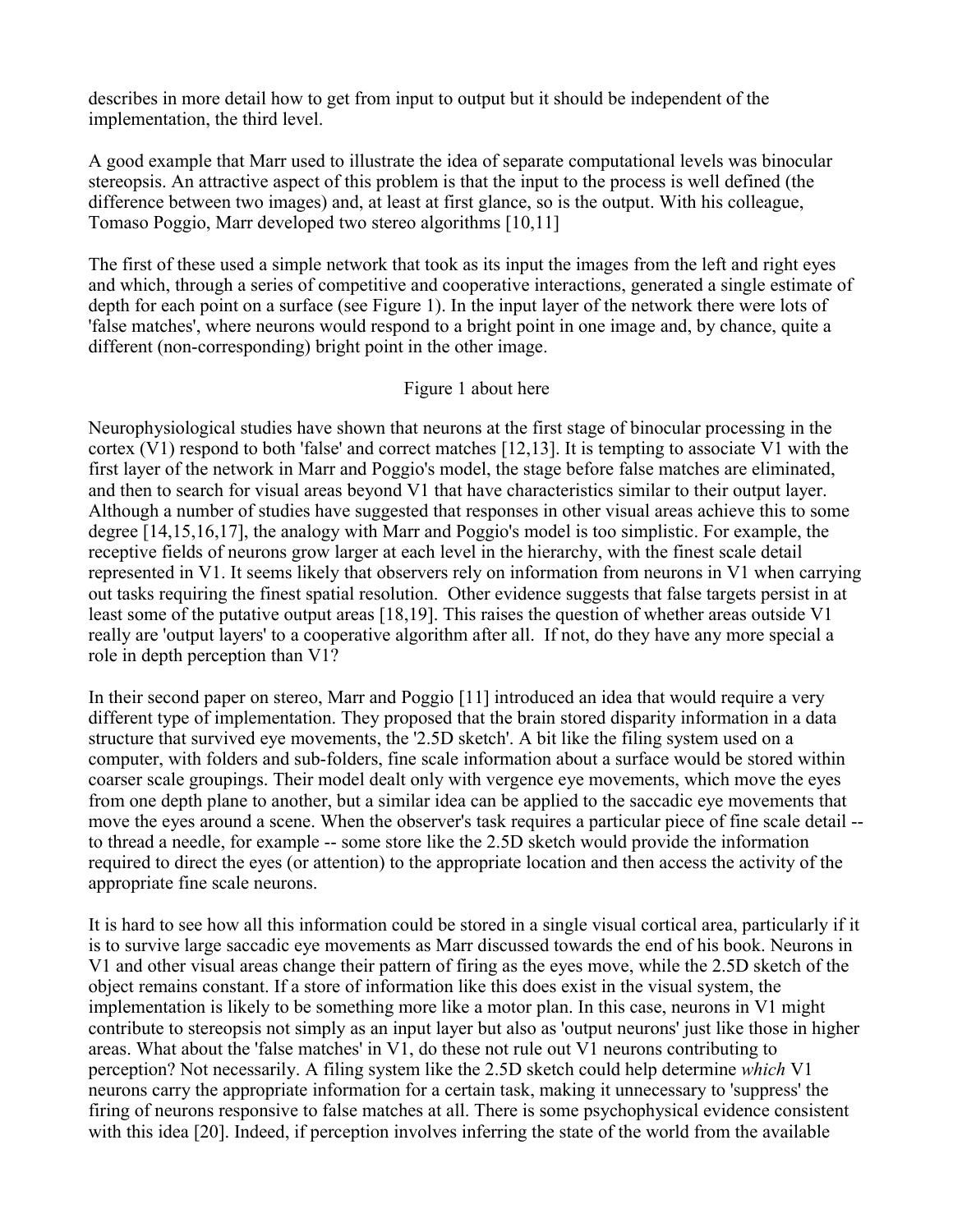evidence, neurons responding to 'false matches' provide valid, informative evidence about the scene (for example, indicating that there is repetitive structure in the stimulus).

Binocular vision, then, provides an example in which the computational theory and algorithms that Marr set out a quarter of a century ago remain relevant today and still inform arguments about the implementation of stereopsis in the brain. Criticism may be raised about details of Marr's proposals. For example, in his 2.5D sketch it is unclear what the coordinate frame is that describes the location of objects - a tricky but crucial issue. Similar sparse specification and internal inconsistencies have been pointed out in Marr's paper on the hippocampus [21]. But these critical comments are minor in the context of the prolific and wide-ranging output he achieved in a few years.

Marr's great strength was his capacity to unify ideas: from neurophysiology, anatomy and psychophysics to image processing and computer vision. Serious attempts at unification are sorely lacking in neuroscience today. Had he lived, Marr would surely be at the centre of a lively debate over the best computational framework to describe what the brain does. Marr's three papers on the neocortex, hippocampus and cerebellum remain a shining example of an attempt at a grand theory. A particular strength in this approach (which is less evident in his later work on vision) was to consider a continuous flow of information that includes the outside world in the loop. Recent interest in the role of the cerebellum in cognition [22] may provoke interest in modelling visual representations as sensorimotor loops of this kind. It would be a fitting tribute to Marr's inspirational influence in the field if the two sides of his work, on neural networks and visual processing, could be united in a computational theory of vision. As 'systems biology' gathers pace, it is well to remember that Marr was one of the first to examine the brain as a system. His argument for understanding the brain through computational theory and modelling are as relevant as they ever were.

### Acknowledgements

Supported by the Royal Society. I am very grateful for comments from Bruce Cumming, Graeme Mitchison, Andrew Parker, Tomaso Poggio, Jenny Read, Roger Watt and David Willshaw.

### References

- [1] Marr, D. (1982) Vision. *A computational investigation into the human representation and processing of visual information.* New York: W.H. Freeman
- [2] Marr, D (1969) A theory of cerebellar cortex. *Journal of Physiology*, **202**, 437-470
- [3] Marr, D (1970) A theory for cerebral neocortex. *Proceedings of the Royal Society London, B*, **176**, 161-234
- [4] Marr, D (1971) Simple Memory: A theory for archicortex. *Philosophical Transactions of the Royal Society of London. B,* **262**, 23-81.
- [5] Marr, D. and Hildreth, E. (1980) Theory of edge detection. *Proceedings of the Royal Society of London, B,* **207**, 187-217
- [6] Watt, R.J. (1988) *Visual processing: computational, psychophysical and cognitive research*. Hove: Lawrence Erlbaum Associates
- [7] Marr, D and Nishihara, H.K. (1978) Representation and recognition of the spatial organisation of threedimensional shapes. *Proceedings of the Royal Society London B,* **200**, 269-294
- [8] Sivic, J. and Zisserman, A. (2003) Video Google: A text retrieval approach to object matching in videos. *Proceedings of the International Conference on Computer Vision*, **2**, 1470-1477
- [9] Hung, C.P., Kreiman, G., Poggio, T. and DiCarlo, J.J. (2005) Fast readout of object identity from macaque inferior temporal cortex, *Science,* **310,** 863–866.
- [10] Marr, D. and Poggio, T. (1976) Cooperative computation of stereo disparity. *Science*, **194**, 283-287
- [11] Marr, D. and Poggio, T. (1979) A computational theory of human stereo vision. *Proceedings of the Royal Society of London, B,* **204**, 301-328
- [12] Cumming, B.G. and Parker, A.J. (1997) Responses of primary visual cortical neurons to binocular disparity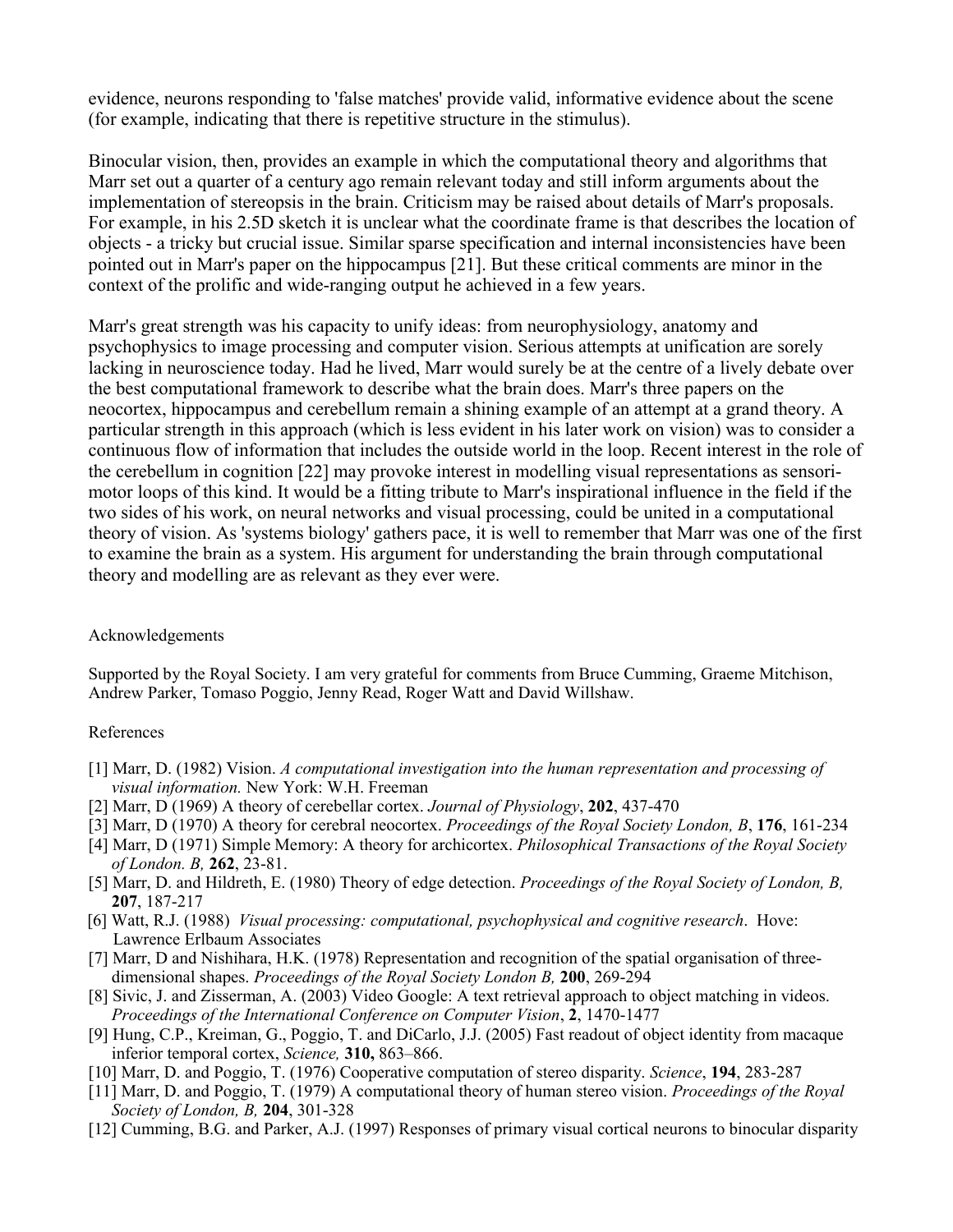without depth perception. *Nature*, **389**, 280-283.

- [13] Cumming, B.G. and Parker, A.J. (2000) Local disparity not perceived depth is signaled by binocular neurons in cortical area V1 of the Macaque. *Journal of Neuroscience*, **20**, 4758-4767.
- [14] DeAngelis, G.C., Cumming, B.G. and Newsome, W.T. (1998) Cortical area MT and the perception of stereoscopic depth. *Nature,* **394**, 677-680
- [15] Bradley, D.C., Chang, G.C. and Andersen R.A. (1998) Encoding of three-dimensional structure-frommotion by primate area MT neurons. *Nature*, **392**, 714-717
- [16] Dodd, J.V., Krug, K., Cumming, B.G. and Parker, A.J. (2001) Perceptually bistable three-dimensional figures evoke high choice probabilities in cortical area MT. *Journal of Neuroscience*, **21**, 4809-4821.
- [17] Nienborg, H and Cumming, B.G. (2006) Macaque V2 neurons, but not V1 neurons, show choice-related activity. *Journal of Neuroscience*, **26**, 9567-9578
- [18] Janssen, P., Vogels, R., Liu, Y. and Orban, G.A. (2003) At least at the level of inferior temporal cortex, the stereo correspondence problem is solved. *Neuron*, **37**, 693-701
- [19] Krug, K, Cumming, B.G. and Parker, A.J. (2004) V5/MT neurons in two binocular depth tasks. *Journal of Neurophysiology*, **92**, 1586-1596

[20] McKee, S.P., Verghese, P. and Farell, B. (2005) Stereo sensitivity depends on stereo matching. *Journal of Vision*, **5**, 783-792

- [21] Willshaw, D.J. and Buckingham, J.T. (1990) An assessment of Marr's theory of the hippocampus as a temporary memory store. *Philosophical Transactions of the Royal Society of London, B*, **329**, 205-15.
- [22] Schmahmann, J.D. (2004) Disorders of the cerebellum: ataxia, dysmetria of thought, and the cerebellar cognitive affective syndrome. *Journal of Neuropsychiatry and Clinical Neurosciences*, **16**, 367-78

School of Psychology and Clinical Language Sciences University of Reading, Reading RG6 6AL Email: a.glennerster@rdg.ac.uk